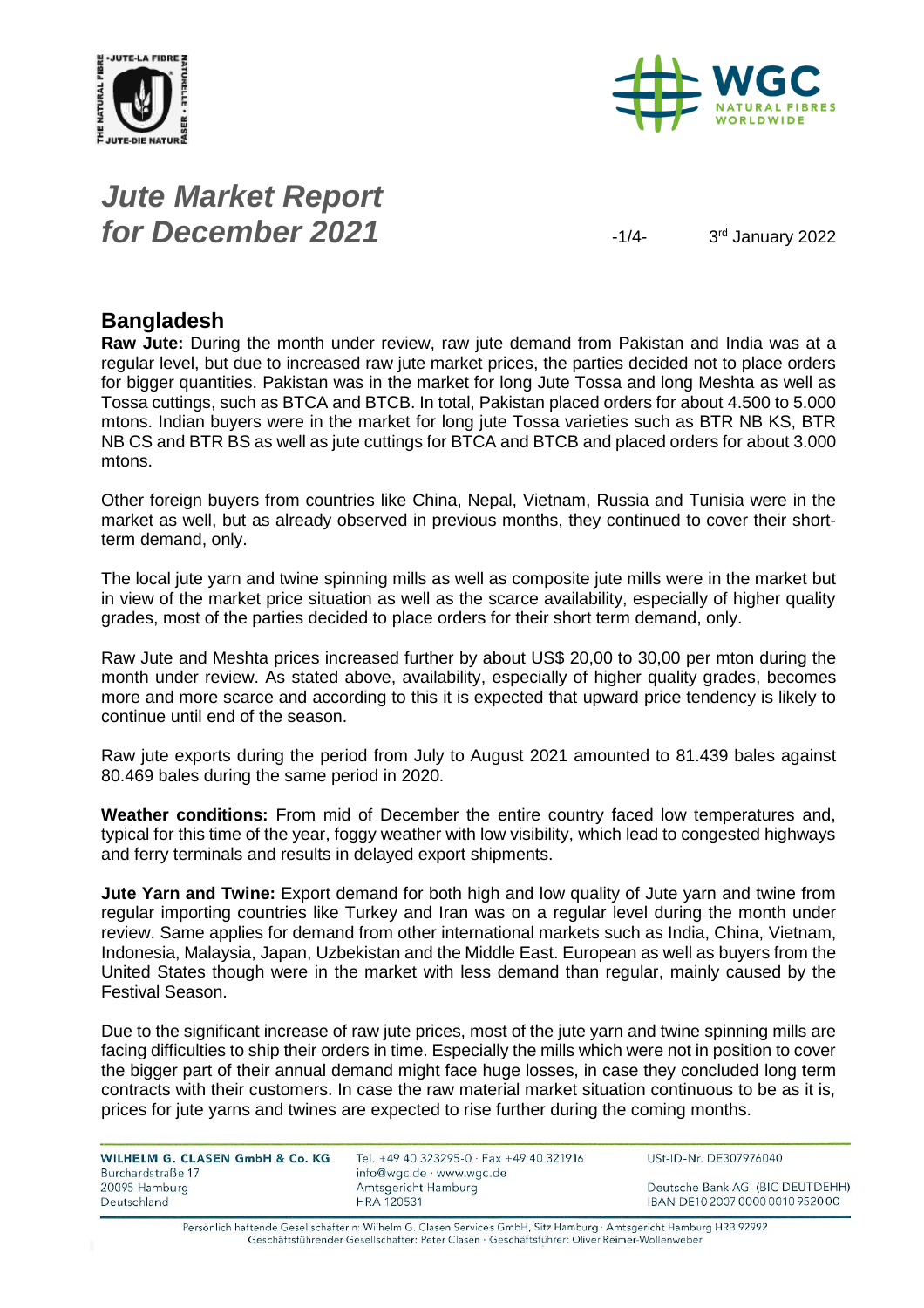



# *Jute Market Report for December 2021*  $\frac{3}{4}$

3rd January 2022

A lot of jute yarn and twine spinning mills were already forced to reduce their production capacity significantly due to high market prices and scarce availability of raw jute.

Due to the various difficulties the industry is facing since years, general worries mounting among jute stock investors. Out of the three jute industry firms listed on the stock market, only one exporter of jute products posted a profit for 2020/2021. Auditors of the said companies have drawn attention to labour difficulties, inabilities to pay creditors, adverse key financial ratios, discontinuances of productions, inabilities to comply with terms of loan agreements, loss of markets and others.

Local demand for both Sacking and Hessian quality jute yarns and twines for packaging purposes was on a regular level during the month under review. However, local jute market is suffering from rather poor implementation of the mandatory packaging law.

Bangladesh enacted the Mandatory Jute Packaging Act 2010, which was enforced in January 2014, in order to promote the local jute industry sector as well as to make agriculture and development of the country more sustainable. Even though a good number of traders of the 19 listed products, such as rice, wheat, maize, sugar, spices and others, are using jute bags to pack their goods, there is still a significant number of traders, who are showing themselves reluctant to use jute bags, mainly for price reasons. Representatives of the local jute industry suggested that the Bangladesh Government should increase procurement of jute bags, in order to boost local sales. The decision of the Indian Government to pack 100 % of food grains and 20 % of the countrywide sugar production in jute bags could be guiding principle for Bangladesh, they said.

**Export price:** Export prices for light and heavy count of jute yarns and twines increased further by around US\$ 60,00 to US\$ 80,00 per mton during the month under review.

**Jute Goods:** Export demand for Hessians and Sackings from Africa, Europe, Australia and USA were on a regular level during the month under review. Same applies for exports of unstitched Binola and B-Twill fabrics to Indian buyers. Jute CBC demand from the regular importing countries like Europe, UK and Japan was on a lower level during the month under review. A decreased demand for Sacking and Hessian Jute Bags was observed from the local market.

During the month under review, export prices increased as follows:

| Hessians: | approx. $4\%$        |
|-----------|----------------------|
| Sacking:  | approx. $3$ to $4\%$ |
| CBC:      | approx. $3\%$        |

**COVID-19 update:** The overall situation seems to improve further as the number of new daily cases were more or less stable.

| WILHELM G. CLASEN GmbH & Co. KG    | Tel. +49 40 323295-0 $\cdot$ Fax +49 40 321916        | USt-ID-Nr. DE307976040           |
|------------------------------------|-------------------------------------------------------|----------------------------------|
| Burchardstraße 17<br>20095 Hamburg | $info@wqc.de \cdot www.wqc.de$<br>Amtsgericht Hamburg | Deutsche Bank AG (BIC DEUTDEHH)  |
| Deutschland                        | <b>HRA 120531</b>                                     | IBAN DE10 2007 0000 0010 9520 00 |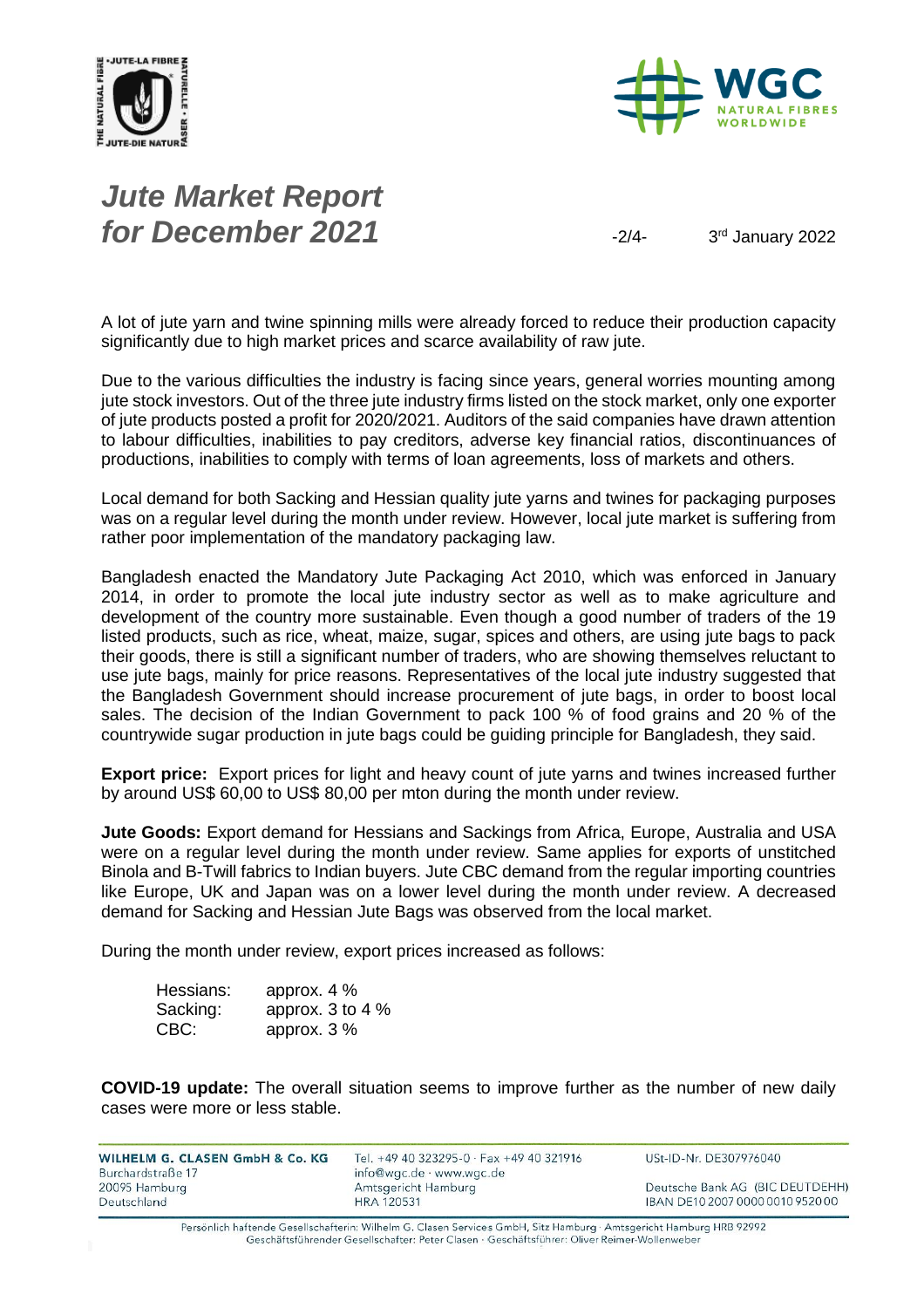



## *Jute Market Report for December 2021*  $\frac{3}{4}$

3rd January 2022



Source: www.worldometers.info

**Ocean Freight Rates:** During the month under review, the trend of ocean freight rates which were settling down at a high level continued. However, Bangladesh ports were facing navigational delays due to heavy vessel movements.

#### **India**

**Raw Jute:** The ruling market prices quoted by the Jute Balers Association (JBA) end of last month were fixed by the Indian Jute Commissioner as follows: TD-4 IRs 6.800 and TD-5 IRs 6.500 per 100 kgs. These fixed rates however do not reflect market realities with prices fluctuating between IRs 6.800 and 7.400 for TD-4.

**Jute Yarn and Twine:** Demand for Indian Jute Yarns and Twines continuous to be regressive and accordingly prices are dropping further, as well. Demand is mainly coming from local mills consumption and for sewing of jute bags.

**Jute Goods:** Situation during the month under review presents itself as follows: Prices for Hessians eased. Selective mills asking for premium of 8 % against prices quoted by "standard" mills. In view of festival season, export demand was subdued during the month of December, same

WILHELM G. CLASEN GmbH & Co. KG Burchardstraße 17 20095 Hamburg Deutschland

Tel. +49 40 323295-0 · Fax +49 40 321916 info@wgc.de · www.wgc.de Amtsgericht Hamburg **HRA 120531** 

USt-ID-Nr. DE307976040

Deutsche Bank AG (BIC DEUTDEHH) IBAN DE10 2007 0000 0010 9520 00